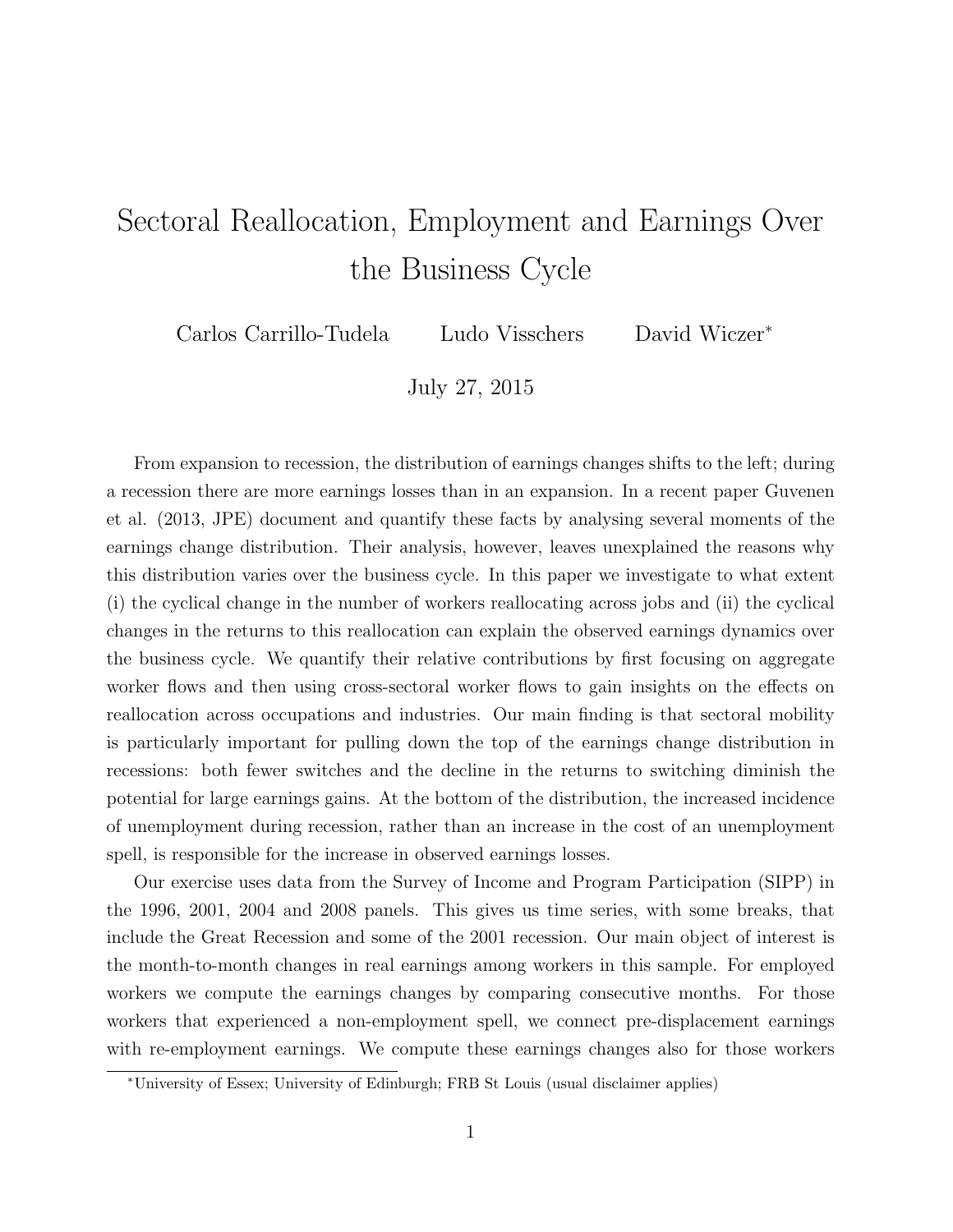who changed employers, either directly and through an intervening spell of unemployment, and switched sectors, treating an occupational change and industry change separately. Using these data, we study the distribution of changes in earnings both non-parametrically and through quantile regressions.

When analysing the entire period of observation, our results confirm that most earnings changes occur among job movers either directly across employers or through unemployment. Earnings of workers in continuing employment relationships are very stable. On a monthto-month basis, the top and bottom quartiles of earnings changes are almost constant for those staying in a job: they range from -0.3% to 0.0% and the median change is -0.2%. This feature is not surprising given the literature on the "stickiness" of wages within a job and volatility of wages of new hires (for a recent example see Haefke, Sonntag and van Rens, 2013, JME).

A less well known result, however, is that job movers have fairly wide bands of earnings changes: from the bottom to top quartile of earnings changes there is a range from a loss to a gain of about 25%, as shown in Table 1. For those who also switched sectors we find that the dispersion of earnings changes is about twice that. Unemployed workers also have larger earning changes, in that these changes are generally more negative. Unemployment generally lowers re-employment earnings at the median by a fifth, but the bottom quartile of those who change through unemployment is twice the fall in earnings compared to the bottom quartile of those who do not transition through unemployment.

|                                  | Mean    | 25th pctile | Median  | 75th pctile |  |  |  |
|----------------------------------|---------|-------------|---------|-------------|--|--|--|
| Overall                          | 0.04    | $-0.35$     | 0.01    | 0.43        |  |  |  |
| Switch                           | 0.05    | $-0.41$     | 0.02    | 0.50        |  |  |  |
| No switch                        | 0.02    | $-0.24$     | 0.00    | 0.28        |  |  |  |
| Transitions through unemployment |         |             |         |             |  |  |  |
| Overall                          | $-0.01$ | $-0.38$     | 0.00    | 0.35        |  |  |  |
| Switch                           | $-0.01$ | $-0.51$     | $-0.01$ | 0.51        |  |  |  |
| No switch                        | $-0.02$ | $-0.28$     | 0.00    | 0.25        |  |  |  |

Table 1: The distribution of earnings changes

The above evidence suggests that labor market transitions, especially sectoral transitions, are key factors in earnings changes. As it is now well documented the incidence of these transitions is also cyclical. In particular, from expansion to recession, employer-to-employer flows fall and conditional on switching employers, sectoral transitions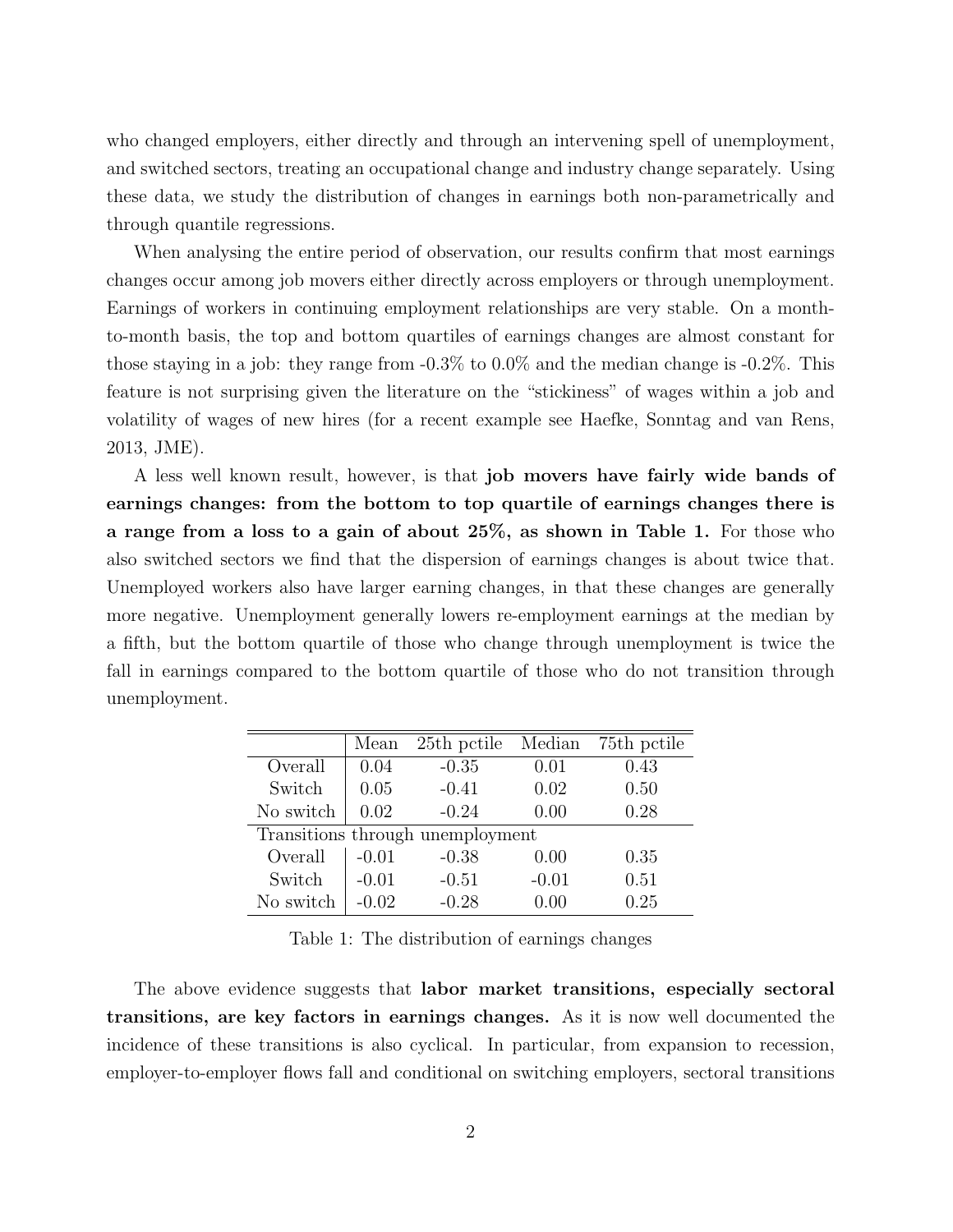fall too. On the other hand, unemployment increases during recession. The decline in sectoral switching and employer-to-employer changes in general decreases the worker's access to upside earnings risk, whereas the rise in unemployment incidence during a recession increases earnings risk to the downside. Combining these forces, pulling out the bottom and pushing down the top, shift the earnings change distribution downwards during a recession. However, the returns to worker mobility is not necessarily constant over the business cycle. For many reasons, the returns associated with an unemployment spell or to sectoral switch could change over the business cycle and the changes to these returns may differ across the earnings change distribution.

We now present preliminary results from our attempt to systematically separate whether the top end of earnings changes comes down because the potential gains from a sectoral switch are lower or because fewer people make these transitions. We also ask the opposite of the effect of unemployment. To put some structure onto our analysis, we can consider a simple regression that relates the change in earnings—or residual earnings after controlling for various observable traits—to indicators for unemployment and earnings changes. The simplest form of this regression estimates the effects at the mean.

$$
\Delta w = \beta_s \mathbb{I}_{sw} + \beta_{UE} \mathbb{I}_{U \to E} + \epsilon
$$

Since we are also interested in the effects across the distribution, we run a quantile regression at various levels of earnings changes, as in equation 1. We estimate this regression in expansions and in recessions. The resulting coefficients are the marginal effects of the transition during recession and expansion and can be interpreted as the returns to a job switch. At quantile  $\tau$ ,  $\beta_{UE}(\tau)$  shows how the short-run cost of unemployment differs in recession and expansion and  $\beta_s(\tau)$  shows the change in the returns to switching sectors across the earnings distribution.

$$
F_{\Delta w}^{-1}(\tau) = \beta_s(\tau)\mathbb{I}_{sw} + \beta_{UE}(\tau)\mathbb{I}_{U \to E}
$$
\n(1)

A first key result that comes out from this analysis is that  $\beta_{UE}(\tau)$  is the same in expansions and recessions for almost all quantiles  $\tau$ . This means that the short-run cost of job loss (the difference between displacement and re-employment wages), does not differ significantly over the business cycle. On the other hand, sectoral switching does get a lower reward in recessions. The two sets of coefficients are pictured in Figure 1, in which we use occupation as the sector classification. This means that the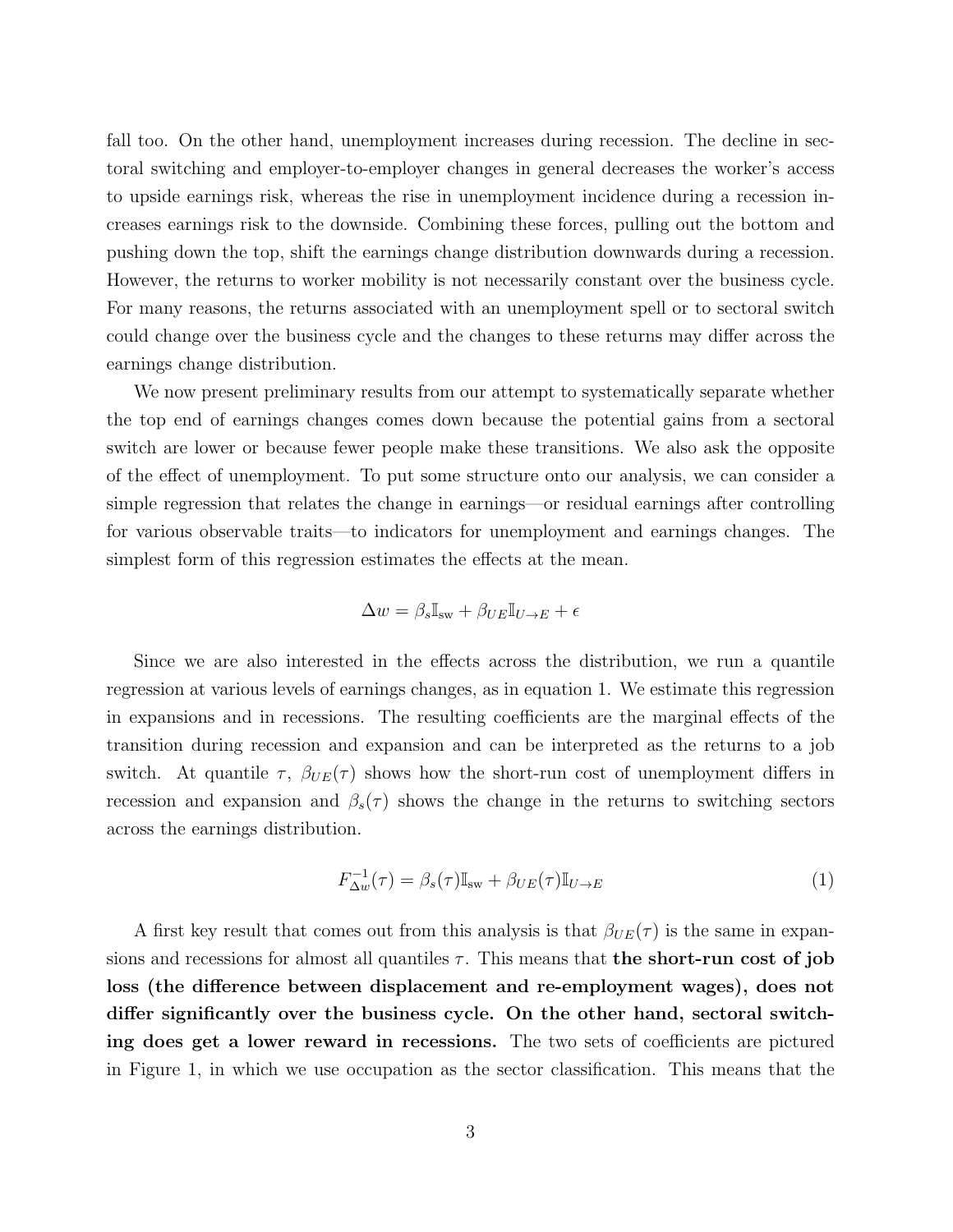downward effect on the earnings change distribution comes from the increased incidence of unemployment, because its cost does not increase. On the other hand, both the decline in the incidence of switching and the decline in its potential gains pull in earnings increases during recession.

Figure 1: The coefficients on occupation switching (Left) and unemployment (Right) during recession (red) and expansions (black). Horizontal lines plot the mean regression coefficient.

To formalize this dichotomy—the contribution of the change in coefficients and the change in the incidence of a transition to the difference in earnings change distributions—we use a Machado-Mata decomposition (see Machado and Mata, 2005, J Appl. Econ.). The advantage of this quantile-based decomposition is that it allows us to state the contribution to changes at each quantile of the distribution.

A second key results that comes out from our analysis is that during a recession nearly all of the lower tail's elongation (of the earnings change distribution) comes from the increased incidence of unemployment. In a way, this conclusion is unavoidable even without the statistical decomposition, because the cost of unemployment did not increase greatly and there are not vastly more employer-to-employer transitions that entail large earnings losses during recession. The cyclical reduction of sectoral switching affects most strongly the upper-tail of the earnings change distribution. But here the story is mixed, both the returns to switching and the incidence of switching fall and both tamp down the chance of a large gain in earnings.

Upon establishing that both the incidence and *nature* of sectoral switching changes from recession to expansion, we try to delve more deeply into the types of sectoral switches and their effect on a worker. To frame our analysis, one can imagine that a sectoral change involves both a "ladder effect," whereby workers may move up or down to higher or lower expected earnings, and also an "idiosyncratic effect," which describes the earnings of the matched worker after controlling for the expected earnings within that sector. This logic leads us to include a few more terms into Equation 1

$$
F_{\Delta w}^{-1}(\tau) = \beta_l(\tau)\Delta w^{sec} + \beta_r(\tau)w_{t-1}^r + \beta_{UE}(\tau)\mathbb{I}_{U\to E}
$$
\n(2)

where  $w^r$  is the residual wage within a sector,  $\Delta w^{sec}$  is the change in the expected wage from one sector to the next and is zero among non-switchers. The coefficient  $\beta_l(\tau)$  describes the ladder effect, and it is particularly important in the analysis. It seems that during recessions, climbing the occupational ladder involves less wage improvement as